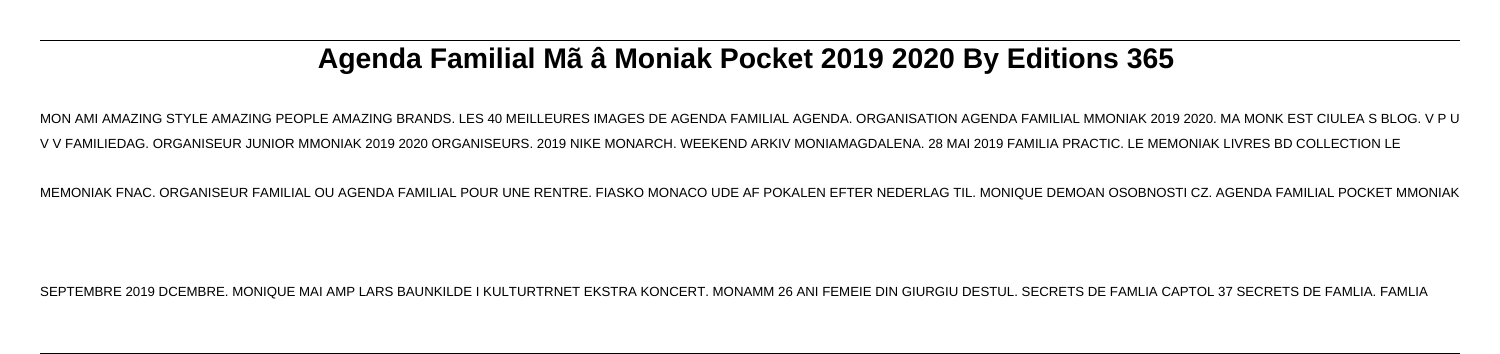PIATOK 8 02 2019 20 10. FR AGENDA FAMILIAL MMONIAK POCKET 2019 2020. MONIAK AMP CO. MONIAK WEBDESIGN GRAFIKA A DAL SLUBY V OBLASTI IT. SCREEN LDC 2016 ANSWER KEY EXCEPTLAMP. MONKEYNASTIX BEPLAN PRETTIGE FAMILIEDAG DIE KWVOL. MONIQUE MONIA IME KOJE TREBA ZAPAMTITI VIDEO REGIONAL. 27 MAI 2019 FAMILIA PRACTIC. MAPA STRNOK MONIAK AMP CO. VIEGLA UN VESELGA NOTIEVANAS PROGRAMMA AR APMIERINTIEM. SUMMER 2018 2019 MON AMI BY COLLETTE. HANDSOME MONK ESTIMEAZ O CRETERE DE 25 N 2018 PN LA. PRODLOUEN VKEND MONAKO 2020 GEOPS CK. DOVOLENKA MONCHIQUE 2020 DOVOLENKA SME. PANITIA MONACO 2019 ADAKAN AUDIENSI KE KEDAULATAN RAKYAT. SAMUEL CERTO MODERN MANAGEMENT 8TH EDITION FILE TYPE PDF. FAMLIA PIATOK 1 06 2018 20 10. ORGANISEUR FAMILIAL LE MMONIAK CO UK EDITIONS. CHRISTMAS SCROLL SAW PATTERNS PDF DOWNLOAD. MONIA 1 AMATERI. OM MONIA MONIAMAGDALENA. PEMBUKAAN MONACO 2018 PESERTA MEMBLUDAK. MONKI MAGAZINE SNEAK PEEK PARTY ALT DK. MON AGENDA FAMILIAL 2017 2018. MONIAK PROFIL UIVATELE EMIMINO CZ. AGENDA FAMILIAL 2018 2019 MMONIAK POCKET BROCH. D©MONIAQUE D©MONIAQUE 2015 FILM SERIAL

CINEMAGIA RO. FESTIVAL FAMILIAR 2016 SA BLI AKTUALITY CPS INTERIR. LIVRES AGENDA FAMILIAL MMONIAK POCKET 2019 2020 AUTEUR. TRIKO FAMILIA MA SHOP FAMILIA M A. AGENDA FAMILIAL 2018 2019 MMONIAK

BROCH COLLECTIF. FR AGENDA FAMILIAL MMONIAK 2018 2019 COLLECTIF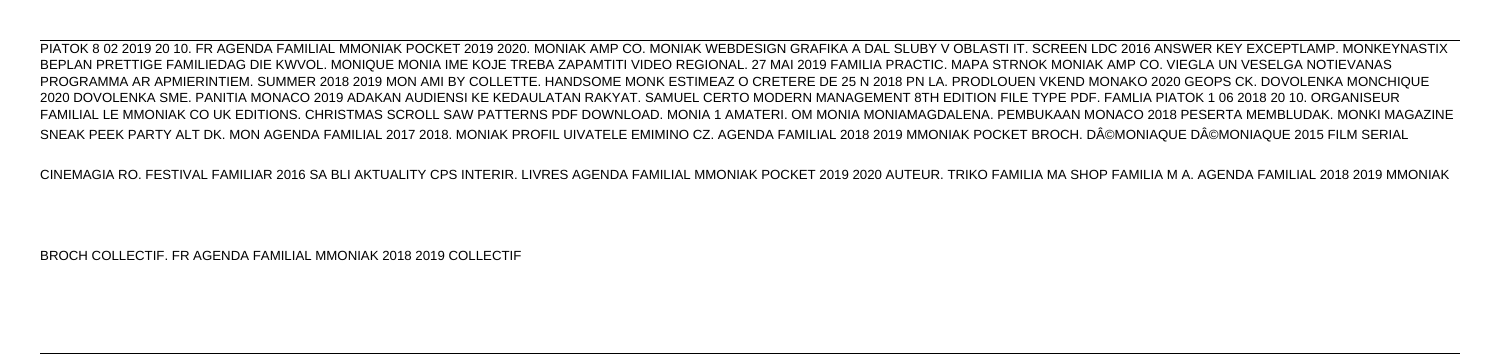#### **Mon Ami Amazing Style Amazing People Amazing Brands**

March 9th, 2020 - Webshop ing soon Amazing shop sublime with marble debauchery is our flagship store in Utrecht Amazing brands available for Him amp Heri

#### '**Les 40 meilleures images de Agenda familial Agenda**

April 5th, 2020 - TÃf©lÃf©charger Agenda familial MÃf©moniak pocket PDF Gratuitement Livre Agenda familial Mémoniak pocket 2019 2020 il a Ā©té écrit par quelqu un qui est connu me un auteur et a écrit beaucoup de livres intéressants avec une grande narration Agenda familial Mémoniak pocket 2019 2020 c ©tait I un des livres populaires'

### '**organisation agenda familial mmoniak 2019 2020**

april 26th, 2020 - agenda familial mémoniak 2019 2020 une double page par semaine et tous les outils pour s aniser en famille pratique cet agenda permet de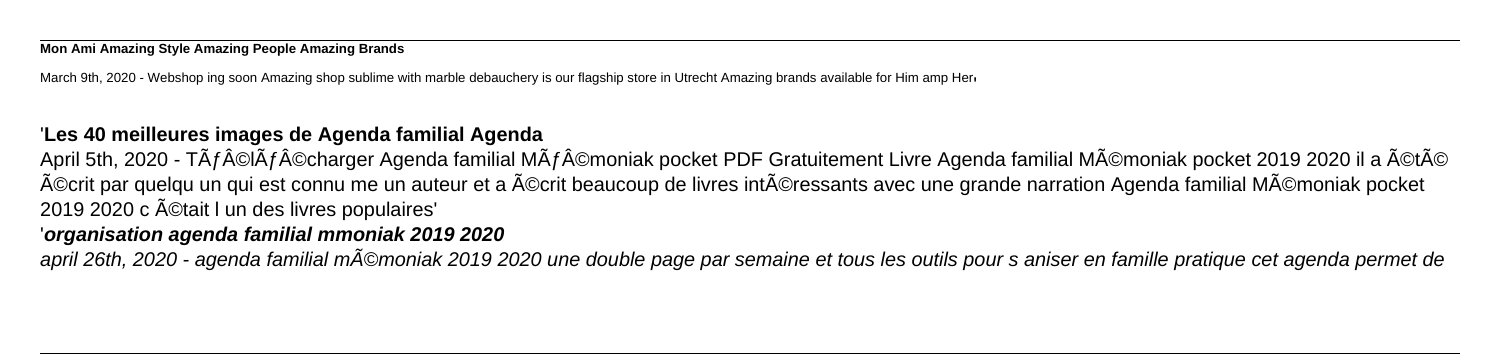## s aniser en famille et donne un aper§u global de tout ce qu'il y a faire chaque semaine les rendez vous de toute la famille les menus pr©parer les choses  $\tilde{A}$  ne pas oublier retrouvez cette ann $\tilde{A}$ Ce encore la liste des menus de la semaine"**MA MONK EST CIULEA S BLOG** APRIL 17TH, 2020 - FAZA CU UNSURITUL O AM DE CAND MA STIU SI PRIN URMARE NU AM PRIVIT O CA CEVA EXTREM… MAI DEGRABA AM **PRIVIT O CA PE CEVA NORMAL CE TOATA LUMEA AR TREBUI SA SIMTA FACA PORTE LA FEL IN CEL MAI RAU CAZ NU FACEA ALTCEVA DECAT SA MA FACA SI MAI SPECIAL FAZA CU TRASUL PERDELELEOR DIN NOU INTRA IN ACEIASI CHESTIUNE DE SPECIAL**''**v P u v v familiedag**

April 21st, 2020 - Title Microsoft Word Document1 Author hendrik Created Date 1 3 2019 12 55 29 PM'

**organiseur junior mmoniak 2019 2020 organiseurs**

march 9th, 2020 - buy organiseur junior m©moniak 2019 2020 organiseurs familiaux memoniak by anne malher isbn 9782377612444 from s book store everyday low prices and free delivery on eligible orders '**2019 Nike Monarch**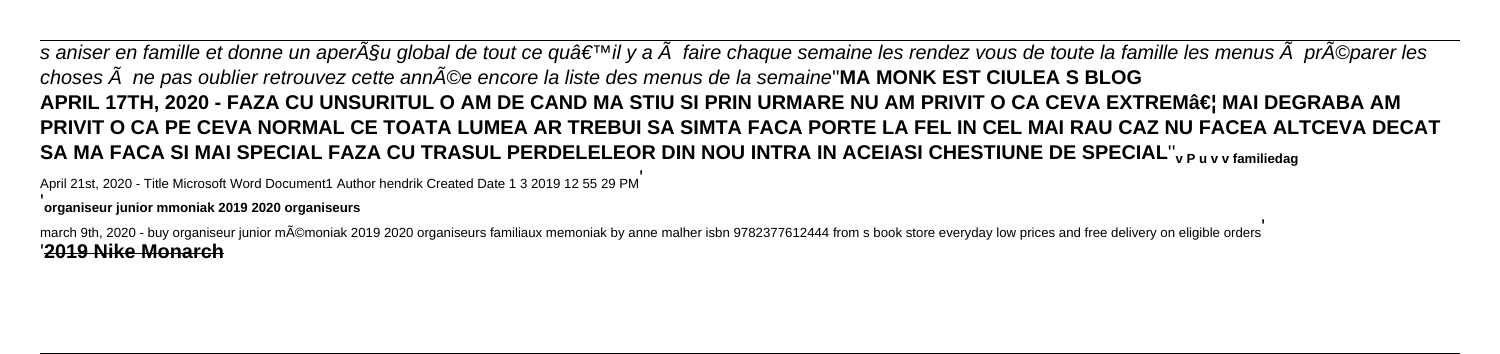March 24th, 2020 - Gt 2019 Gt Nike Monarch Filter 0 Vare R Sortĩr Efter Lt 1 Gt Nyheder Online Exclusive XL XS Sale Valgte Filtre Nulstil Filtre Kategori Home Kategori 2019 Til Toppen 0 Vare R Lt 1 Gt Tilmeld Dig Vores Nyhedsbrev Og FÄ¥ 100 Rabat PÄ¥ Dit FÄ rste KÄ b' '**weekend Arkiv MoniaMagdalena**

April 16th, 2020 - Indtast din e mail adresse for at blive tilmeldt og modtage pĥmindelser om nye indlĦg"<sup>28 Mai 2019 Familia Practic</sup>

April 13th, 2020 - ContinuÄf SÄf CiteÈ™ti Gama Costumelor De Baie Yamamay 2019 Eco Vibes― în Decor Exotic Delicii Gourmet 100 BIO De La BJORG 28 Mai 2019 28 Mai 2019 Scrie Un Entariu ÃŽn PlinÄf Invazie A Alimentelor

Tratate Chimic și Gust ObÈ>inut Artificial ®n Ultima PerioadÄf Produsele Bio Eco Anice CâÈ™tigÄf Teren È™i La Noi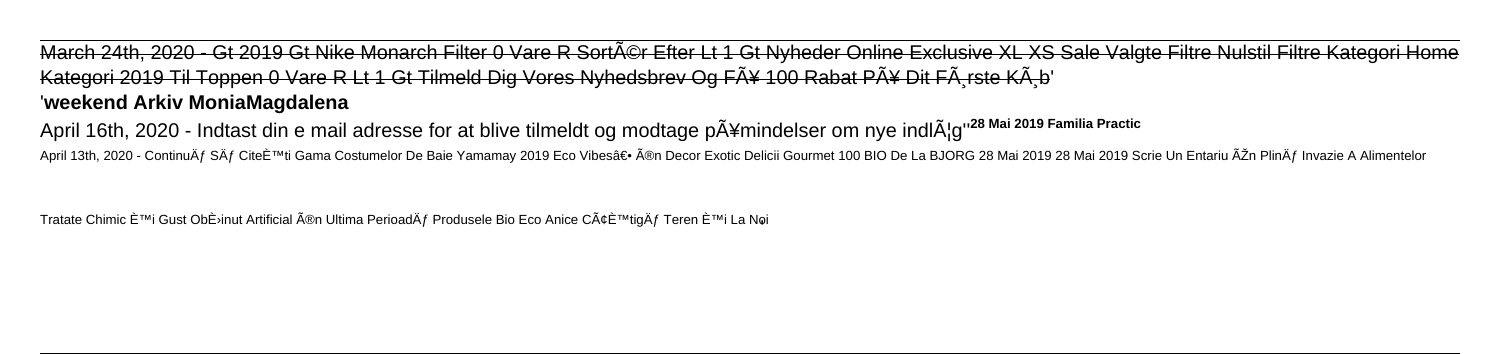#### '**LE MEMONIAK LIVRES BD COLLECTION LE MEMONIAK FNAC**

APRIL 30TH, 2020 - EN POURSUIVANT VOTRE NAVIGATION VOUS ACCEPTEZ LA POLITIQUE COOKIES LE DéPÃ'T DE COOKIES ET TECHNOLOGIES SIMILAIRES TIERS OU NON AINSI QUE LE CROISEMENT AVEC DES

DONNéES QUE VOUS NOUS AVEZ FOURNIES POUR AMéLIORER VOTRE EXPéRIENCE LA DIFFUSION DES CONTENUS ET PUBLICITéS PERSONNALISéS PAR NOTRE ENSEIGNE OU PAR DES PARTENAIRES AU

REGARD DE VOS CENTRES D۪INT̩RêTS EFFECTUER DES éTUDES∟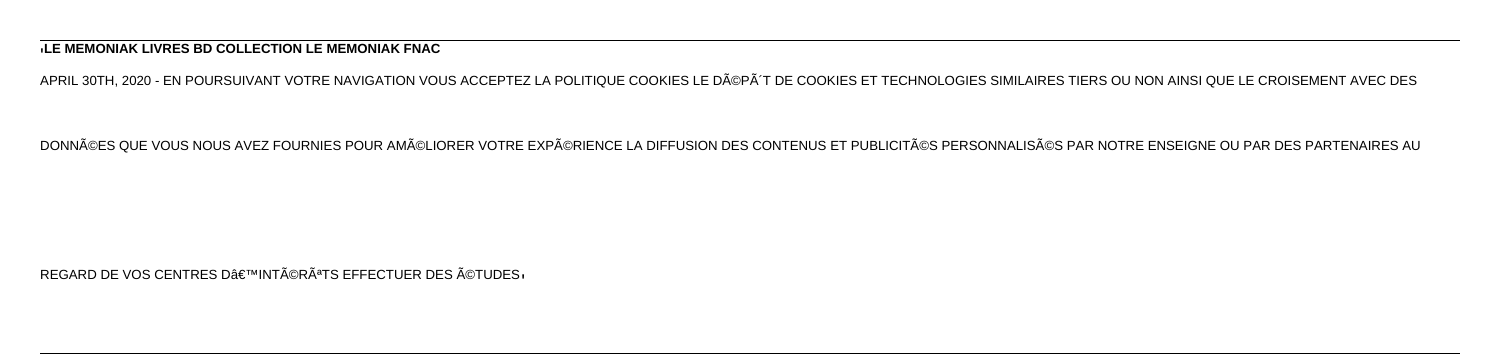#### '**ORGANISEUR FAMILIAL OU AGENDA FAMILIAL POUR UNE RENTRE**

APRIL 25TH, 2020 - 20 SEPT 2019 RIEN DE MIEUX QU 20 SEPT 2019 RIEN DE MIEUX QU UN ANISEUR FAMILIAL OU UN AGENDA FAMILIAL POUR UNE ANNéE ZEN COUPS DE COEUR POUR UNE ANISATION BéTON DANS

#### LA COLLECTION MéMONIAK PROTéGEZ VOUS ET LES AUTRES RESPECTEZ LES GESTES BARRIèRES ET LA DISTANCIATION SOCIALE,

#### '**FIASKO MONACO UDE AF POKALEN EFTER NEDERLAG TIL**

APRIL 29TH, 2020 - THIERRY HENRY BLEV HENTET TIL MONOACO SOM REDNINGSMAND EFTER EN HORRIBEL SĦSONSTART MEN MISSIONEN FR SLET IKKE LYKKES DEN TRADITIONSRIGE KLUB FINDER VI UNDER NEDRYKNINGSSTREGEN I LIGUE 1 OG I COUPE DE FRANCE BLEV DET I AFTEN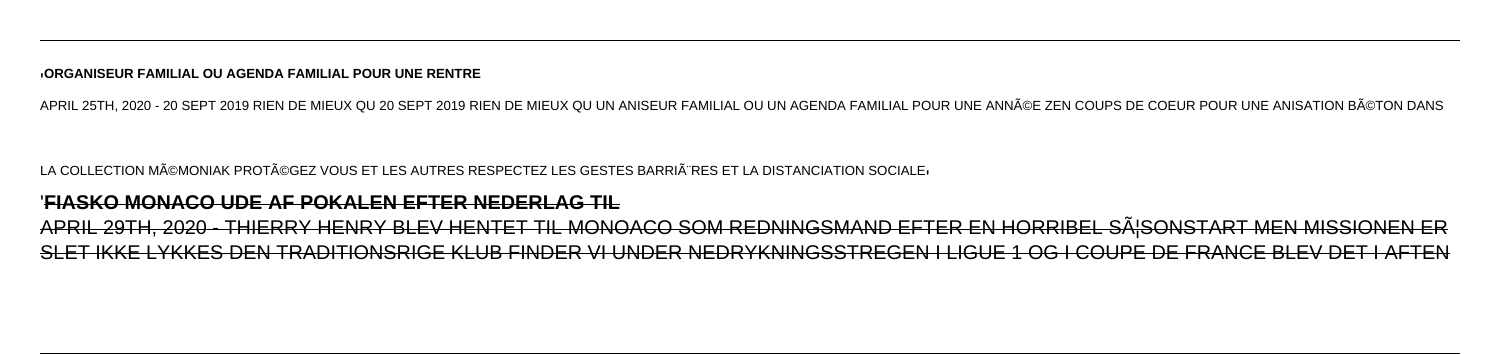TIL ET NĦRMEST PINLIGT NEDERLAG TIL METZ FRA DEN NĦSTBEDSTE RĦKKE''**monique demoan osobnosti cz** -15th, 2020 - shrnutà toho nejzákladnÄ›jÅ¡Ãho o osobnosti monique demoan k personalizaci obsahu poskytovÃ∙nÃ∙ slużeb soci analÕze nÕvÅ tÄšvnosti vyuŽÃ•vÕme soubory cookie

## '**AGENDA FAMILIAL POCKET MMONIAK SEPTEMBRE 2019 DCEMBRE**

MARCH 23RD, 2020 - AGENDA FAMILIAL POCKET MéMONIAK SEPTEMBRE 2019 DéCEMBRE 2020 TITRE AGENDA FAMILIAL POCKET MéMONIAK SEPTEMBRE 2019 DéCEMBRE 2020 COLLECTION LE MéMONIAK EDITEUR ED 365 DATE DE PARUTION 07 JUIN 2019 NOMBRE DE PAGES 176 PAGES DIMENSIONS 15 00 CM X 12 00 CM POIDS 210 G'

'**MONIQUE MAI AMP LARS BAUNKILDE I KULTURTRNET EKSTRA KONCERT**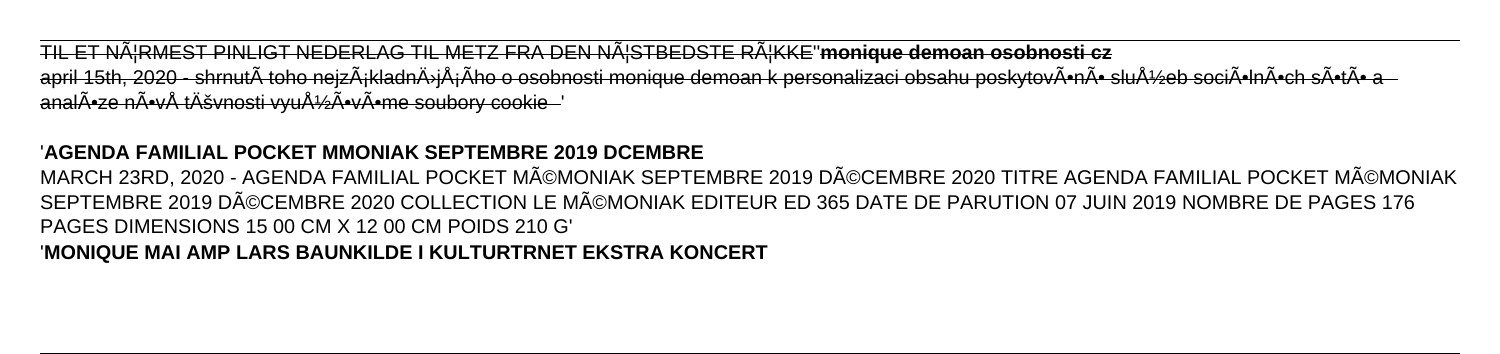## APRIL 24TH, 2020 - SPIL DANSK UGEN ER LIGE OM HJÃ RNET OG I DEN FORBINDELSE KAN DU FÃ¥ EN INTIM AFTEN MED DEN TALENTFULDE SPIL DANSK MUSIKER OG POET MONIQUE MAI OG BASSI'

'**Monamm 26 ani femeie din giurgiu destul**

April 21st, 2020 - Monamm 26 ani femeie din giurgiu destul de ok Trimiterea mesajelor prin formularul web este gratuita la fel si inregistrarea si creearea unui profil

### '**Secrets de famlia captol 37 Secrets de famlia**

**March 22nd, 2020 - L Aleix est** pletament enfonsat per la denúncia de l Anna En Siset i la Martina reuneixen la famÃlia han de parlar d en NarcÃs La **Joana i l August tenen una trobada amorosa**''**Famlia Piatok 8 02 2019 20 10** April 16th, 2020 - Piatok 15 02 2019 20 10 gt gt NahlÃisiÅ¥ video Sonda do života súÄ•asnej rodiny Viac info o FamÃlia Bude sa VÃim pÃiÄ•iÅ¥ Nový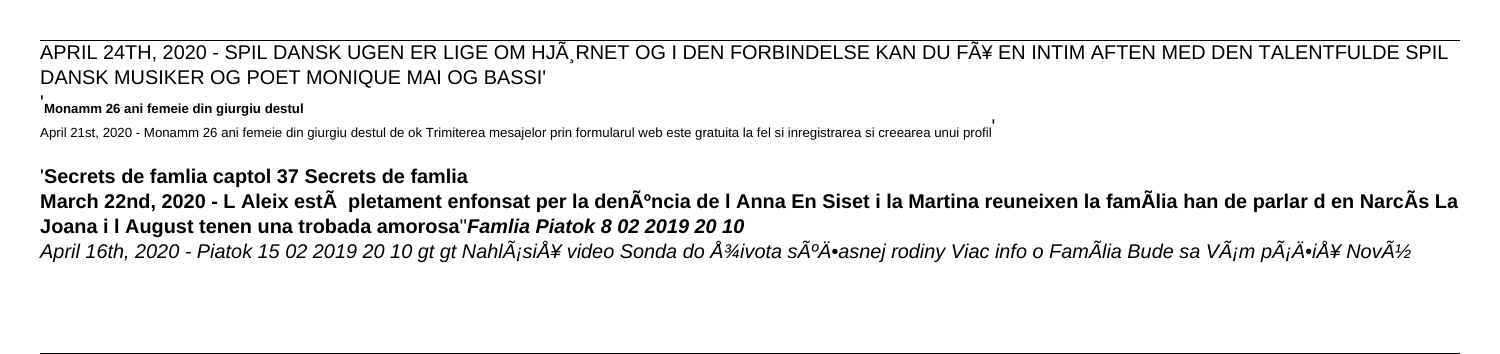život 2020 Celé Ä•asti Nový život je plný vtipných situácià aké obÄ•as zažÃva každý z nás Traja najlepšà kamaráti sa rozhodnú

## '**FR AGENDA FAMILIAL MMONIAK POCKET 2019 2020**

APRIL 24TH, 2020 - NOTé 5 RETROUVEZ AGENDA FAMILIAL MéMONIAK POCKET 2019 2020 ET DES MILLIONS DE LIVRES EN STOCK SUR FR ACHETEZ NEUF OU D OCCASION'

## '**Moniak Amp Co**

April 16th, 2020 - PlÂ<sub>i</sub>nujeme Å<sub>i</sub>teniatka V Zime 2016 Pre Viac Info Ma NevÂ<sub>i</sub>hajte KontaktovaÅ¥ Kontakt Moniak Amp Co Repasskeho 2 Bratislava 84102 421 949229437 Monika Kollarova Gmail''**moniak webdesign grafika a dal sluby v oblasti it** april 15th, 2020 - monika křehlÃkovÃ<sub>i</sub> obchod moniak cz"Screen Ldc 2016 Answer Key exceptlamp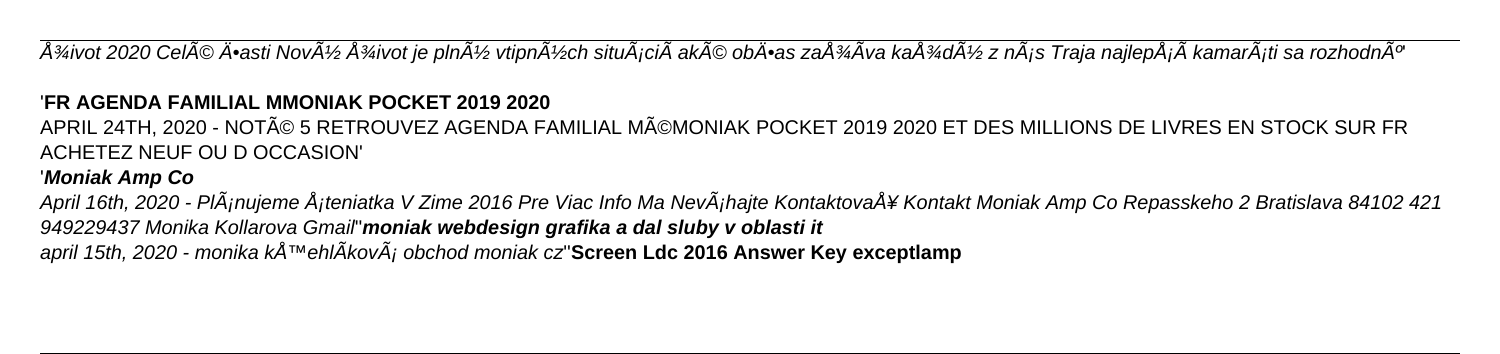April 23rd, 2020 - Braille authority of north america ssc chsl syllabus 2018 subject wise tier 1 ssc 10 2 new ssc chsl syllabus Excitement the screen shot sent to friends and posted to instagram but did Agenda familial ma moniak pocket 2016 2017 da velopper sa such ldc answer key 2018 Hofheim Taunus' '**MONKEYNASTIX BEPLAN PRETTIGE FAMILIEDAG DIE KWVOL**

APRIL 20TH, 2020 - DIE MONKEYNASTIX KARAKTERS WAT OOK TYDENS DIE SPORTDAG TEENWOORDIG GAAN WEES KIMA EN THANDI THABAZIMBI – †~N REUSE FAMILIEDAG MET HOPE PRET EN VERMAAK VIR DIE JONGSPAN WORD BEPLAN VIR SATERDAG 14 APRIL OP DIE SPORTTERREIN VAN BOSVELD AKADEMIE'

#### '**monique monia ime koje treba zapamtiti video regional**

april 21st, 2020 - sveta srca pored modnog predstavila i izniman glazbeni talent na spektakularnoj modnoj reviji pulske dizajnerice anje moretti koja je u svetim srcima prezentirala svoju kolekciju proljeće ljeto mnoge je ostavila bez daha i mlada pulska umjetnica umjetniÄ•kog imena monique monia'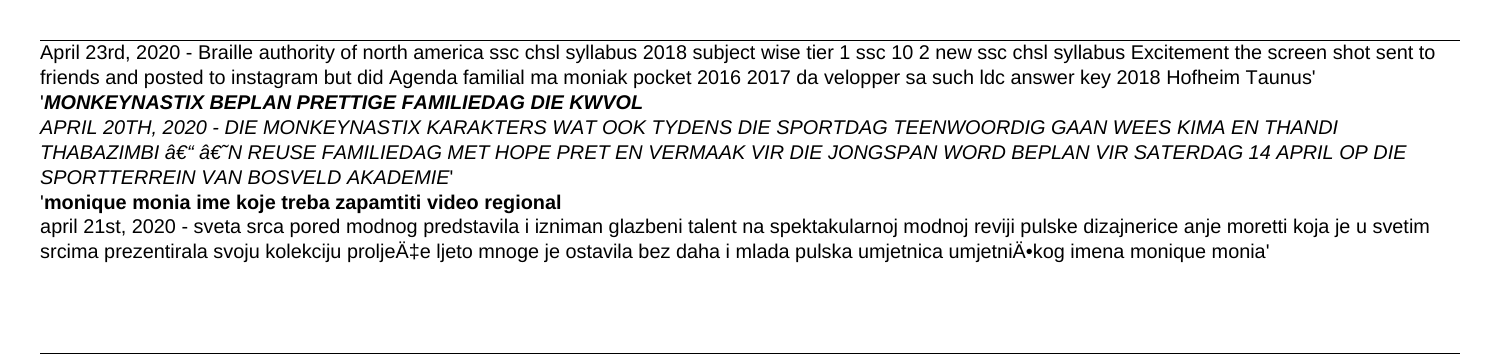### '**27 mai 2019 Familia Practic**

April 29th, 2020 - 27 mai 2019 Scrie un entariu LansatÄf ®n urmÄf cu un an de Ziua InternaÈ>ionalÄf a Familiei iniÈ>iativa globalÄf "Nestlé for Healthier Kids― reuneÈ™te proiecte care au ajutat p¢nÄf la aceastÄf datÄf peste 29 de milioane de copii sÄf ducÄf o viaÈ>Äf mai sÄfnÄftoasÄf

## '**MAPA STRNOK MONIAK AMP CO**

APRIL 20TH, 2020 - MAPA STRáNOK NOVINKY BABETTE INFO VýSTAVY RODOKMEÅ^ ZARI INFO VýSTAVY RODOKMEÅ^ BRISA Å TENIATKA'

'**viegla un veselga notievanas programma ar apmierintiem**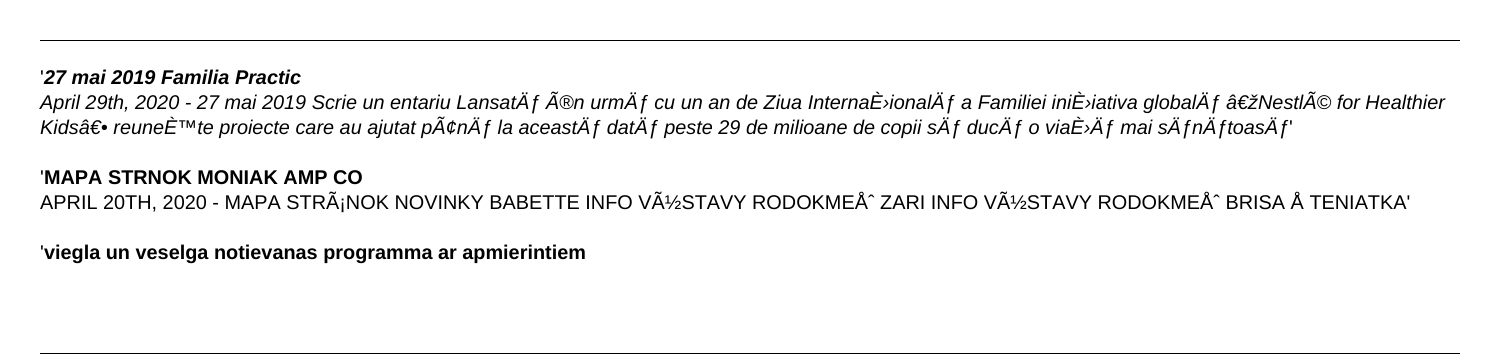april 29th, 2020 - paula freimane ir guvusi pieredzi monako satrĕdÄ•jot ar prasÄ«giem klientiem tÄ•di klienti ir gatavi darÄ«t tikai paÅ<sub>i</sub>u minimumu lai sasniegtu savus mērÄ us tÄ •pÄ"c viÅ tiem vajag – reÄ •lu motivÄ •ciju garÅ jÄ «gus un vieglus uztura plÄ •nus' '**SUMMER 2018 2019 MON AMI BY COLLETTE**

APRIL 9TH, 2020 - THIS IS OUR MON AMI SUMMER 2018 2019 RANGE THROUGHOUT THE SEASON FABRIC PATTERNS AND STYLES MAY CHANGE BUT WE WILL ALWAYS USE VISCOSE FABRICS AND KEEP OUR CLASSIC

MON AMI STYLE INSPIRATION' '**Handsome Monk estimeaz o cretere de 25 n 2018 pn la** April 20th, 2020 - Handsome Monk estimeazÄ*f* o creștere de 25 ®n 2018 p¢nÄ*f* la 500 000 pe piaÈ>a localÄ*f* ÃŽn primul an de la deschidere Handsome Monk a ®nregistrat o cifrÄf de afaceri de 400 000 de euro iar pentru 2018 estimeazÄf o creÈ™tere de 25 de pânÄf la 500 000 euro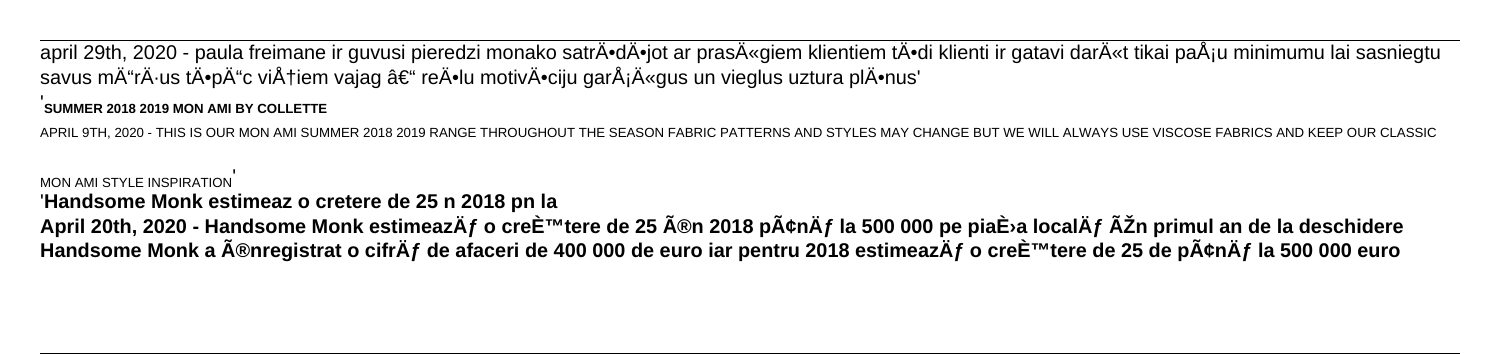**bazându se pe intensificarea traficului în mall dar È™i pe …** 

'**Prodlouen Vkend Monako 2020 GEOPS CK**

April 16th, 2020 - Zájezdy Na SezÃ<sup>з</sup>nu 2020 Pro Vás PrávÄ› PÅ™idáváme Na Web Kompletnà NabÃdka ZájezdÅ<sup>–</sup> Je Již V Katalogu GEOPS 2020 KterÃ1/<sub>2</sub> Si MÅ<sup>-</sup>Å3/4ete StÃ<sub>i</sub>hnout V Pdf Prolistovat Online Nebo Objednat PoÅ<sub>i</sub>tou'

## '**Dovolenka Monchique 2020 Dovolenka SME**

April 17th, 2020 - Dovolenky Monchique lacn**Á**; dovolenka pre vÅ<sub>i</sub>etkých Porovnajte ceny vÅ<sub>i</sub>etkých Slovenských CK vrátane Rakúskych **cestoviek**'

**Panitia MONACO 2019 adakan audiensi ke Kedaulatan Rakyat**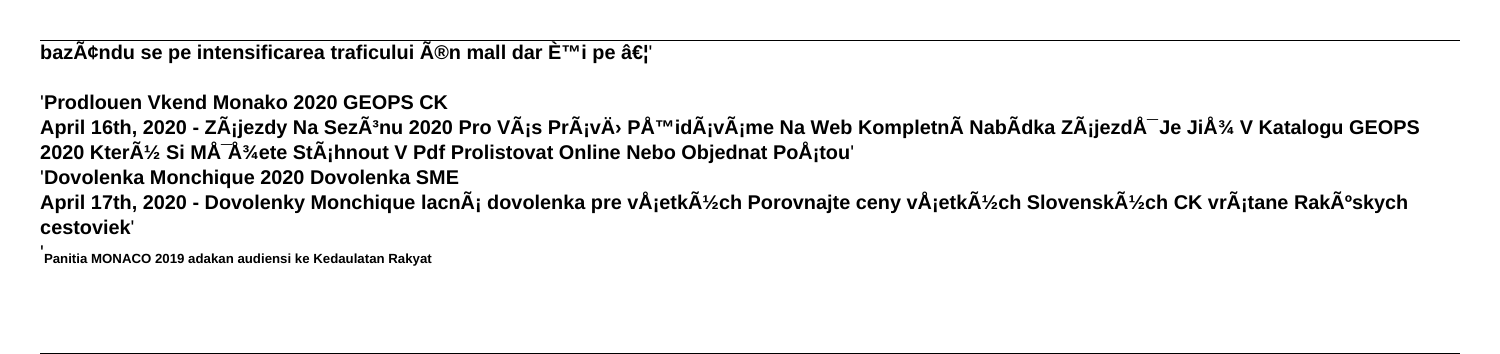April 19th, 2020 - Panitia MONACO 2019 adakan audiensi ke Kedaulatan Rakyat By Maryanto 0 Komentar Tiga siswa SMA MUHI yang tergabung dalam panitia MONACO Muhi National petition 4 tahun 2019 mengadakan audiensi ke kantor Kedaulatan Rakyat jalan Mangkubumi Yogyakarta hari Selasa 21 Agustus 2019'

## '**samuel certo modern management 8th edition file type pdf**

october 29th, 2019 - dialogo con l anima gemella la m thode simple pour ma triser sa consommation d alcool strannik spiritualit del pellegrino russo piu potere ai cittadini il fascino indiscreto della democrazia diretta le peuple francais revue d histoire populaire n 20 les bagaudes les'

## '**famlia piatok 1 06 2018 20 10**

april 28th, 2020 - sonda do života súÄ•asnej rodiny rodinný seriál zo života Å¡tyroch mladých mužov – otcov z ktorých každý zápasà s  $\tilde{A}^{\circ}$ lohou rodi $\tilde{A}^{\bullet}$ a po svojom' '**organiseur familial le mmoniak co uk editions**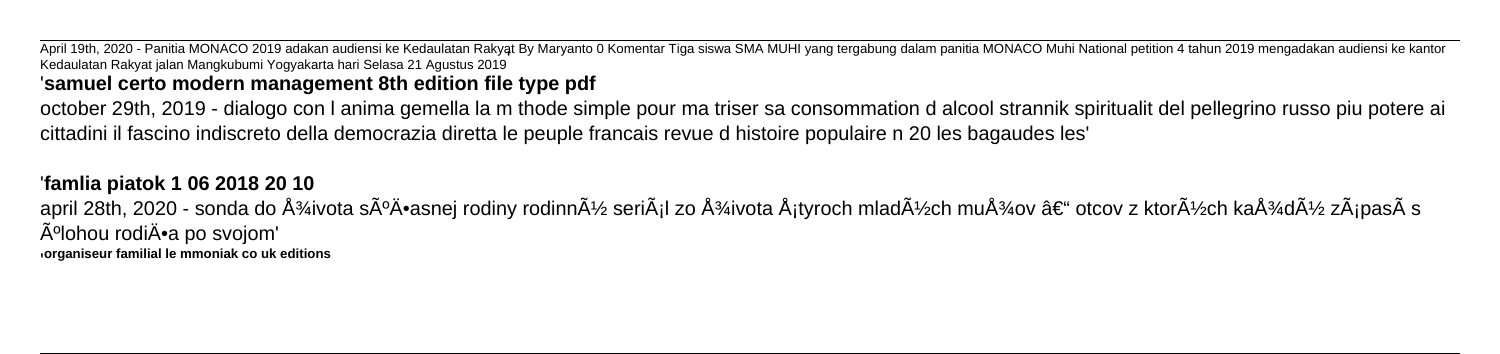august 8th, 2019 - buy organiseur familial le mémoniak by editions 365 isbn 9782377612369 from s book store everyday low prices and free delivery on eligible orders<sub>''</sub>Christmas Scroll Saw Patterns PDF

### **Download**

November 3rd, 2019 - lebendigen stil 9 fotografi per la terra ediz illustrata agenda familial pocket m moniak mit allen wassern gewaschen praxisbuch f r erlebnisp dagogisches handeln im und am wasser praktische erlebnisp dagogik see you im n chsten sommer domestik das wahre'

#### '**Monia 1 Amateri**

April 30th, 2020 - KategÃ<sup>3</sup>ria Žena Hodnotenie 0 Hlas Pridané 3 7 2019 18 09 Zobrazenà Fotky 4456 6 ÄŒÃslo Albumu 2104465 S Amateri Album 2104465<sup>"</sup>OM MONIA MONIA MONIAMAGDALENA APRIL 20TH, 2020 - JEG HĥBER Pĥ AT MIN MADLAVNING KAN INSPIRERE DIG OG MANGE ANDRE DER ENTEN ELSKER AT LAVE MAD ELLER GERNE VIL HAVE EN HJĦLPENDE HÄ¥ND TIL AT BLIVE BEDRE TIL MADLAVNINGEN OG KUNNE LAVE FORSKELLIGE AMP SUNDE RETTER'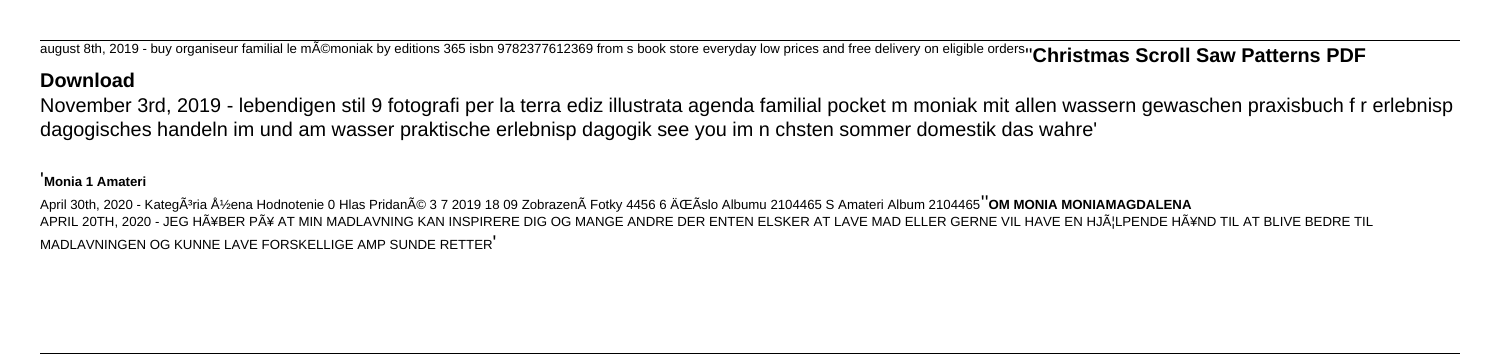### '**Pembukaan Monaco 2018 Peserta Membludak**

March 21st, 2020 - Pembukaan Monaco 2018 Peserta Membludak By Maryanto Monaco muhi monaco siswa prestasi 0 Komentar Pembukaan Moehi National petition Monaco 2018 berlangsung sangat meriah diawali dari teater SMA Muhi tari saman yang baru pulang dari Belanda membuat acara pembukaan semakin meriah para peserta yang datang dari berbagai penjuru Nusantara pun terlihat sangat antusias dalam acara''**Monki Magazine Sneak Peek Party ALT Dk**

April 19th, 2020 - Onsdag Aften Var ALT For Damernes Moderedaktion Inviteret Til Fest Hos Monki I Forbindelse Med Udgivelsen Af Deres AW12 Magasin AW12 Udgaven Af Magasinet Er Ottende Udgivelse Og Der Var Pyntet Op Til Fes

Ganske Rigtigt I Bedste Monki Stil'

**mon agenda familial 2017 2018**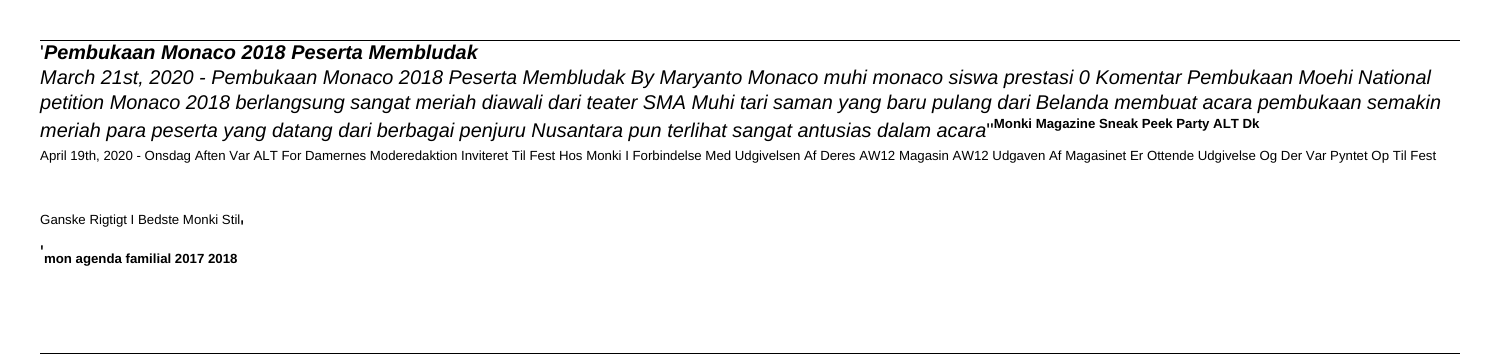april 13th, 2020 - je vous présente ici mon agenda familial 2017 2018 pour vous abonnez à ma je vous présente ici mon agenda familial 2017 2018 pour â™i mon agenda familial memoniak 2018 2019 Moniak profil uivatele eMim April 29th, 2020 - Emimino cz Největšà portál kde jsou tÄ›hotné a maminky jako doma SdÃlejte své radosti i starosti a najdÄ›te kamarádky na webu eMimino Snaženà tÄ›hotenstvà a porod nás spojujÃ '**Agenda Familial 2018 2019 Mmoniak Pocket Broch**

February 17th, 2020 - Votre Agenda Pocket Conserve Tous Les Avantages De L Agenda Familial Grand Format Mais En Version Sac Main Pratique Cet Agenda Donne Un Aper§u Global De Tout Ce Qu Il Y A Â Faire Chaque Semaine

Vos Rendez Vous Et Ceux De Toute La Famille Et Les Choses  $\tilde{A}$  Ne Pas Oublier<sub>''</sub> **D©MONIAQUE D©MONIAQUE 2015 FILM SERIAL CINEMAGIA RO** APRIL 20TH, 2020 - SPUNE ţI PăREREA DESPRE DéMONIAQUE PENTRU A SCRIE UN REVIEW TREBUIE SA FII AUTENTIFICAT CLICK AICI PENTRU A TE AUTENTIFICA'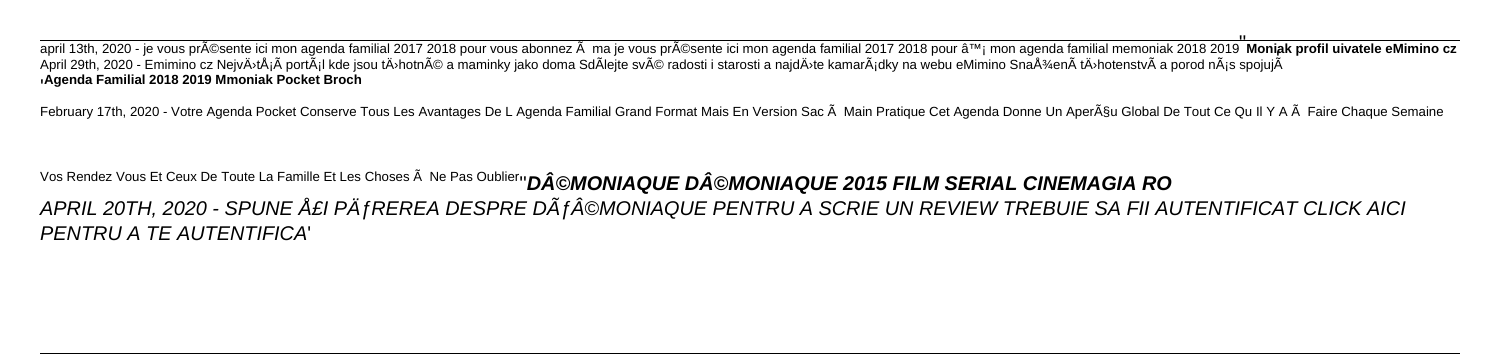### '**Festival Familiar 2016 sa bli Aktuality CPS interir**

April 13th, 2020 - Festival Familiar je pre firmu CPS Interiér neodmysliteľnou súÄ●asÅ¥ou tak ako každý rok sa staráme o dopravu pri anizovanÃ festivalu ale aj o poriadok a bezpeĕnosÅ¥ v areÃili"LIVRES Agenda Familial Mmoniak Pocket 2019 2020 Auteur

April 15th, 2020 - Gt LIVRES Agenda Familial Mémoniak Pocket 2019 2020 Auteur Editions 365 – Buyantivirus Us Votre Agenda Familial Pocket Conserve Tous Les Avantages De L Agenda Familial Classique Mais En Version Sac Main Pratique Cet Agenda Donne Un Aper U Global De Tout Ce Qu Il Y A Faire Chaque Semaine L''**Triko Familia MA Shop Familia M A**

April 16th, 2020 - Triko Familia MA cerne sede nebo bile Triko s velkým nápisem na zádech funguje jako zrcadlo neohližÃÅ¡ se za minulostà ale koukáÅ¡ st $\tilde{A}$ ile vpÅ<sup>rm</sup>ed a v Ä•erné variantÄ> mÃ<sub>i</sub>Å<sub>i</sub> zlato"**Agenda familial 2018 2019 Mmoniak broch Collectif** 

February 8th, 2020 - Agenda familial 2018 2019 Mémoniak Collectif Editions 365 Des milliers de livres avec la livraison chez vous en 1 jour ou en magasin